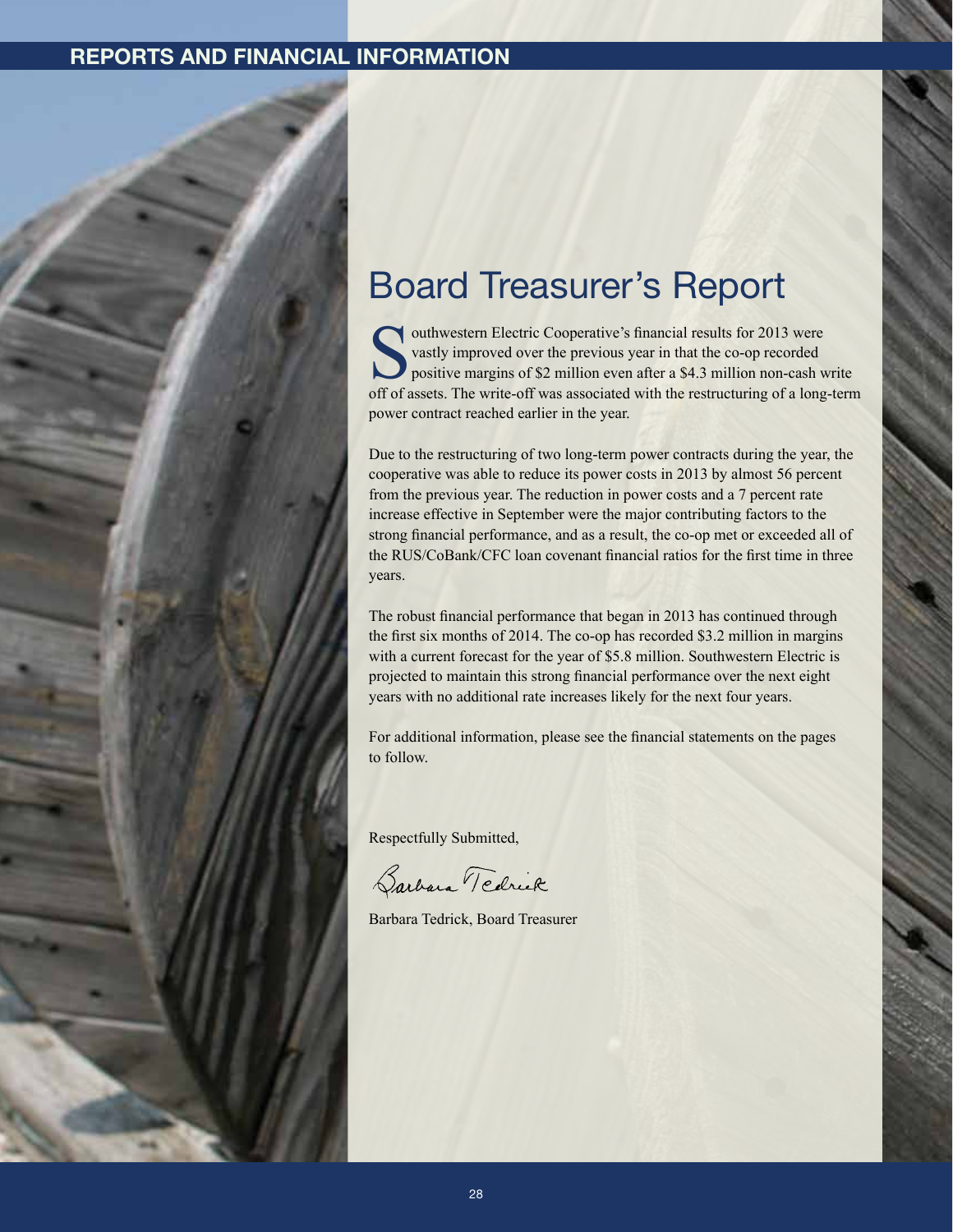



Capital Investment *in millions of dollars*



2004 2005 2006 2007 2008 2009 2010 2011 2012 2013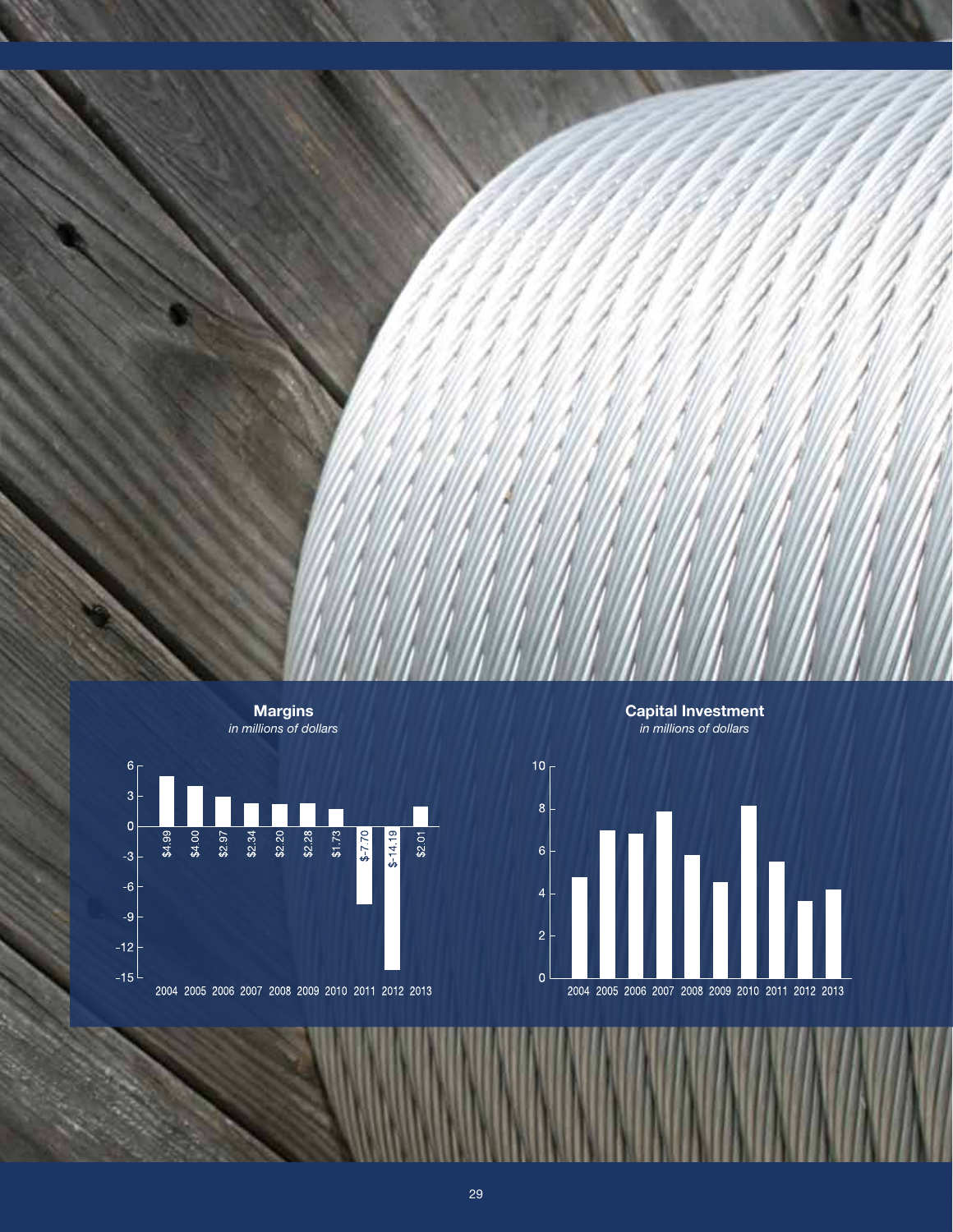## Southwestern Electric Cooperative, Inc. Financial Information

| <b>Statement of Operations</b>                     | 2013         | 2012             | 2011          |
|----------------------------------------------------|--------------|------------------|---------------|
| Operating Revenue & Patronage Capital              | \$53,178,638 | \$66,564,648     | \$65,312,167  |
| <b>Power Production</b>                            | 676,725      | \$836,657        | \$835,645     |
| <b>Cost of Purchased Power</b>                     | 26,993,035   | 58,349,826       | 53,612,279    |
| Distribution Expense - Operation                   | 957,773      | 1,019,840        | 966,511       |
| Distribution Expense - Maintenance                 | 3,693,285    | 3,623,212        | 3,267,608     |
| <b>Consumer Accounts</b>                           | 1,205,402    | 1,262,870        | 1,182,469     |
| Customer Service & Informational Expense           | 225,713      | 222,561          | 215,436       |
| Sales                                              | 709,035      | 788,575          | 736,702       |
| Administrative & General Expense                   | 4,842,940    | 5,926,829        | 4,034,275     |
| Depreciation & Amortization                        | 4,298,375    | 4,267,845        | 4,156,015     |
| <b>Taxes</b>                                       | 452,673      | 523,262          | 582,789       |
| Interest and Other Deductions                      | 3,299,429    | 3,345,974        | 3,528,404     |
| <b>Total Cost of Electric Service</b>              | 47,354,385   | \$80,167,451     | \$73,118,133  |
| <b>Margins</b>                                     |              |                  |               |
| Operating Margins & Patronage Capital              | \$5,824,253  | \$(13,602,803)   | \$(7,805,966) |
| Non-Operating Margins                              | 434,518      | (589, 914)       | 677,321       |
| <b>Extraordinary Items</b>                         | (4,251,238)  | $\underline{0}$  | (570, 784)    |
| <b>Total Operating &amp; Non-Operating Margins</b> | \$2,007,533  | \$(14, 192, 717) | \$(7,699,429) |

Total Electricity Sold to Members *in millions of kWh*



Rate per kWh to Residential Members *in dollars*